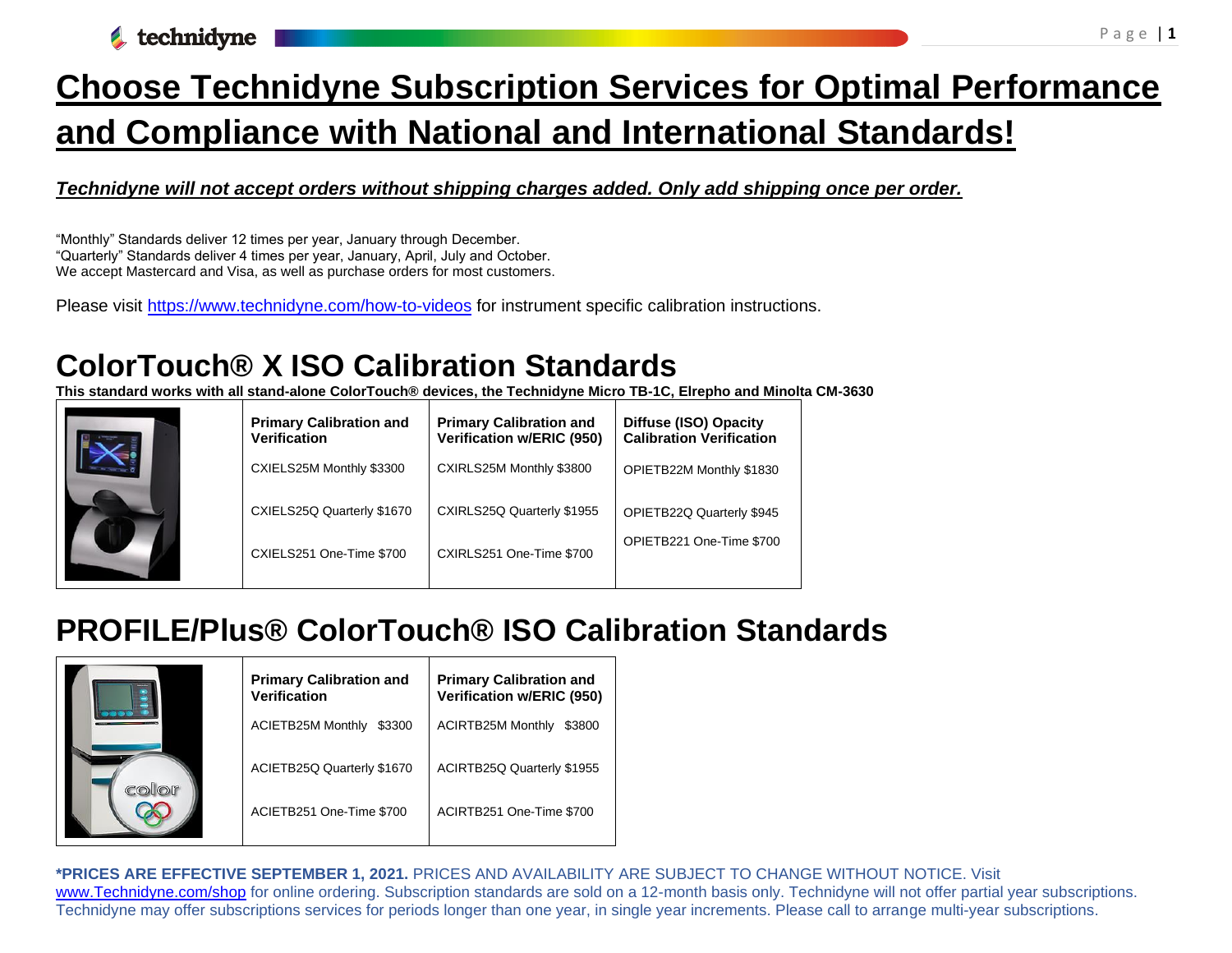

### **TEST/Plus® ISO Brightness and Technidyne TB-1 Calibration Standards**



**Primary Calibration and Verification** TBIETB25M Monthly \$1960 TBIETB25Q Quarterly \$980 TBIETB251 One-Time \$700

## **ColorTouch® X 45 – TAPPI Brightness & Color Calibration Standards**

**\*TAPPI Brightness is also known as "45°/0° Brightness", "GE Brightness" and "Directional Brightness"**



**Primary Calibration and Verification** C4TETB25M Monthly \$3695 C4TPWG22 CTX45 Working Standard (TILE) - \$200

### **Technidyne TEST/Plus® TAPPI Brightness, Micro S-5, S-4\***

**\*TAPPI Brightness is also known as "45°/0° Brightness", "GE Brightness" and "Directional Brightness"**

| $\binom{100 \text{ P}}{45/0}$ | <b>TAPPI Brightness &amp; Color</b><br><b>Calibration</b> | <b>TAPPI Brightness</b><br><b>Calibration</b> | <b>Fluorescence Verification</b> | <b>TAPPI Brightness Tissue</b> |
|-------------------------------|-----------------------------------------------------------|-----------------------------------------------|----------------------------------|--------------------------------|
|                               | BCTETB12M Monthly \$2670                                  | BRTETB12M Monthly \$1925                      | FWTETB12M Monthly \$1245         | BRTETI44M Monthly \$1245       |
| $T = \sqrt{P}$ .              | BCTETB12Q Quarterly \$1375                                | BRTETB12Q Quarterly \$995                     | FWTETB12Q Quarterly \$890        | BRTETI44Q Quarterly \$890      |
|                               | BCTETB121 One-Time \$700                                  | BRTETB121 One-Time \$700                      | FWTETB121 One-Time \$700         | BRTETI441 One-Time \$700       |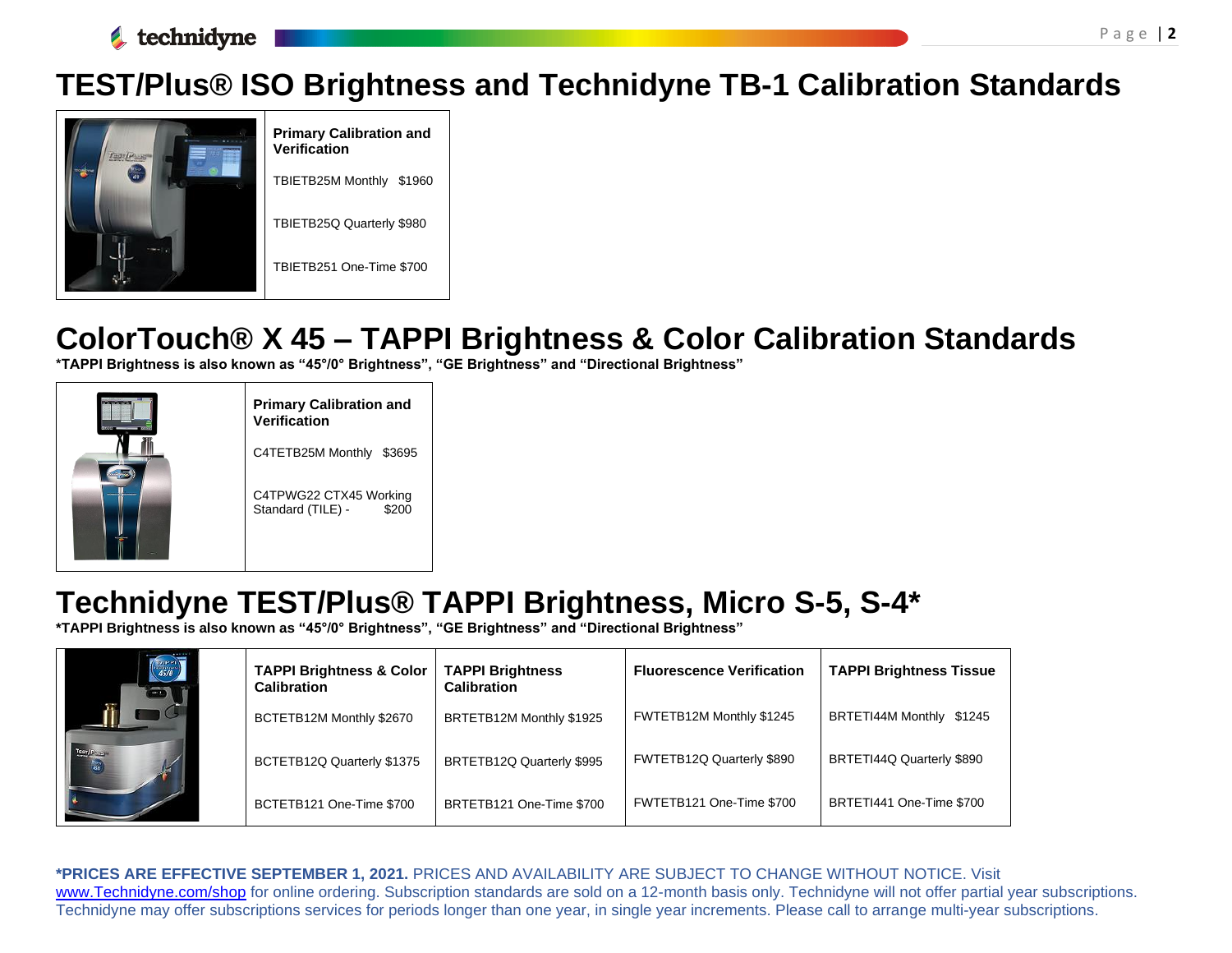

## **PROFILE/Plus® TAPPI Brightness Calibration Standards**



# **TEST/Plus® Opacity (TAPPI), BNL-3, BNL-2, Micro S-5 with Opacity**



## **PROFILE/Plus® Opacity (TAPPI)**

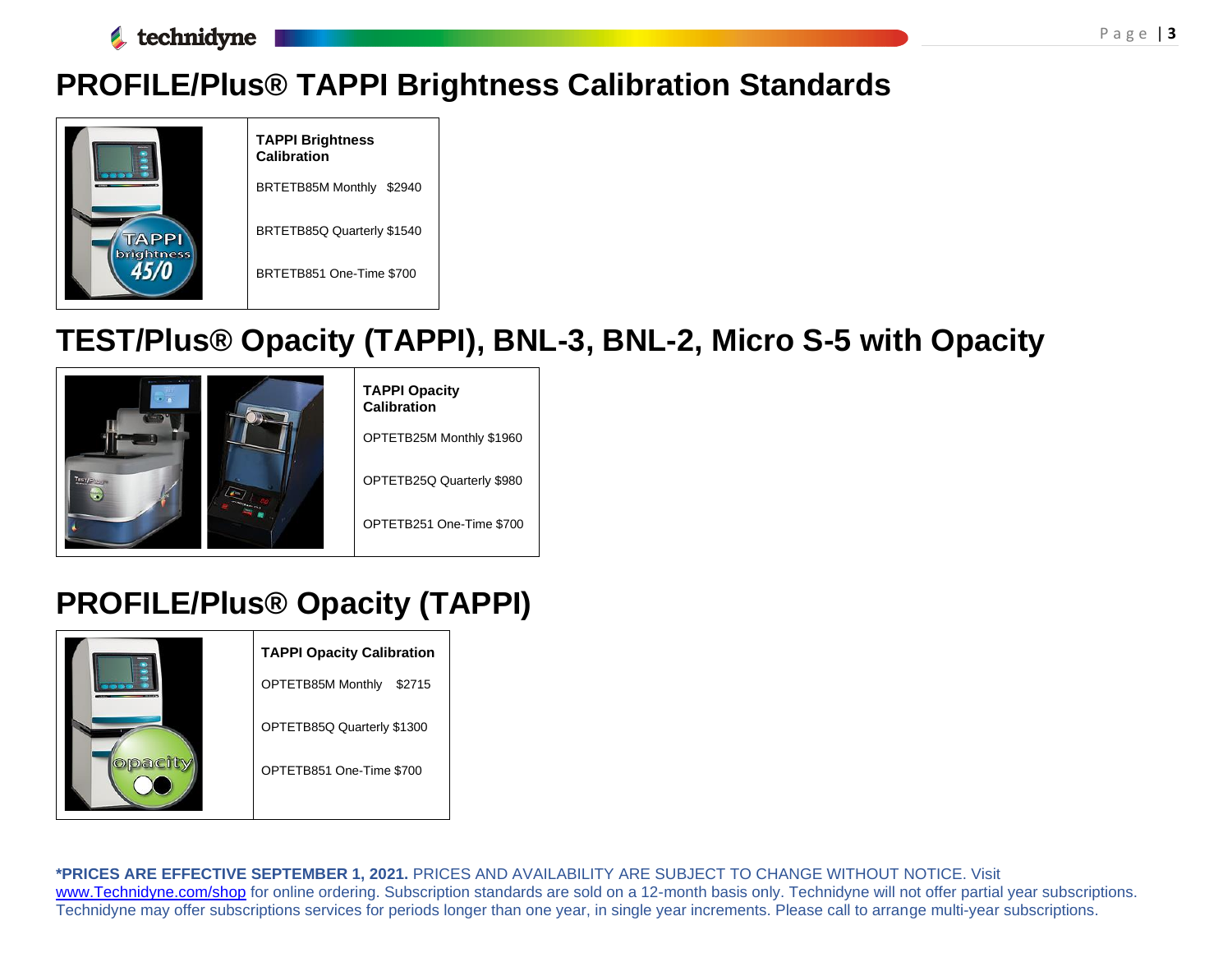

### **Test/Plus® Gloss 75° PROFILE/Plus® Gloss 75° T480 Gloss 75°**



**75° Gloss Calibration** TGT7TB85M Monthly \$1300

TGT7TB85Q Quarterly \$900

TGT7TB851 One-Time \$700



**75° Gloss Calibration**

GLTETB85M Monthly \$2050

GLTETB85Q Quarterly \$1090

GLTETB851 One-Time \$700



**75° Gloss Calibration** GLTETB44M Monthly \$1280 GLTETB44Q Quarterly \$900 GLTETB441 One-Time \$700

### **PROFILE/Plus® Print-Surf, Other Parker Print Surf Instruments**

|                   | <b>Print-Surf Paper</b><br><b>Calibration with Backing</b><br><b>Assembly</b> | <b>Print-Surf Paper</b><br><b>Calibration without</b><br><b>Backing Assembly</b> |
|-------------------|-------------------------------------------------------------------------------|----------------------------------------------------------------------------------|
|                   | PPTETB85M Monthly<br>\$4210                                                   | PBTETB85M Monthly<br>\$2675                                                      |
| pps<br>print-surf | PPTETB85Q Quarterly \$2350                                                    | PBTETB85Q Quarterly \$1435                                                       |
|                   | PPTETB851 One-Time \$700                                                      | PBTETB851 One-Time \$700                                                         |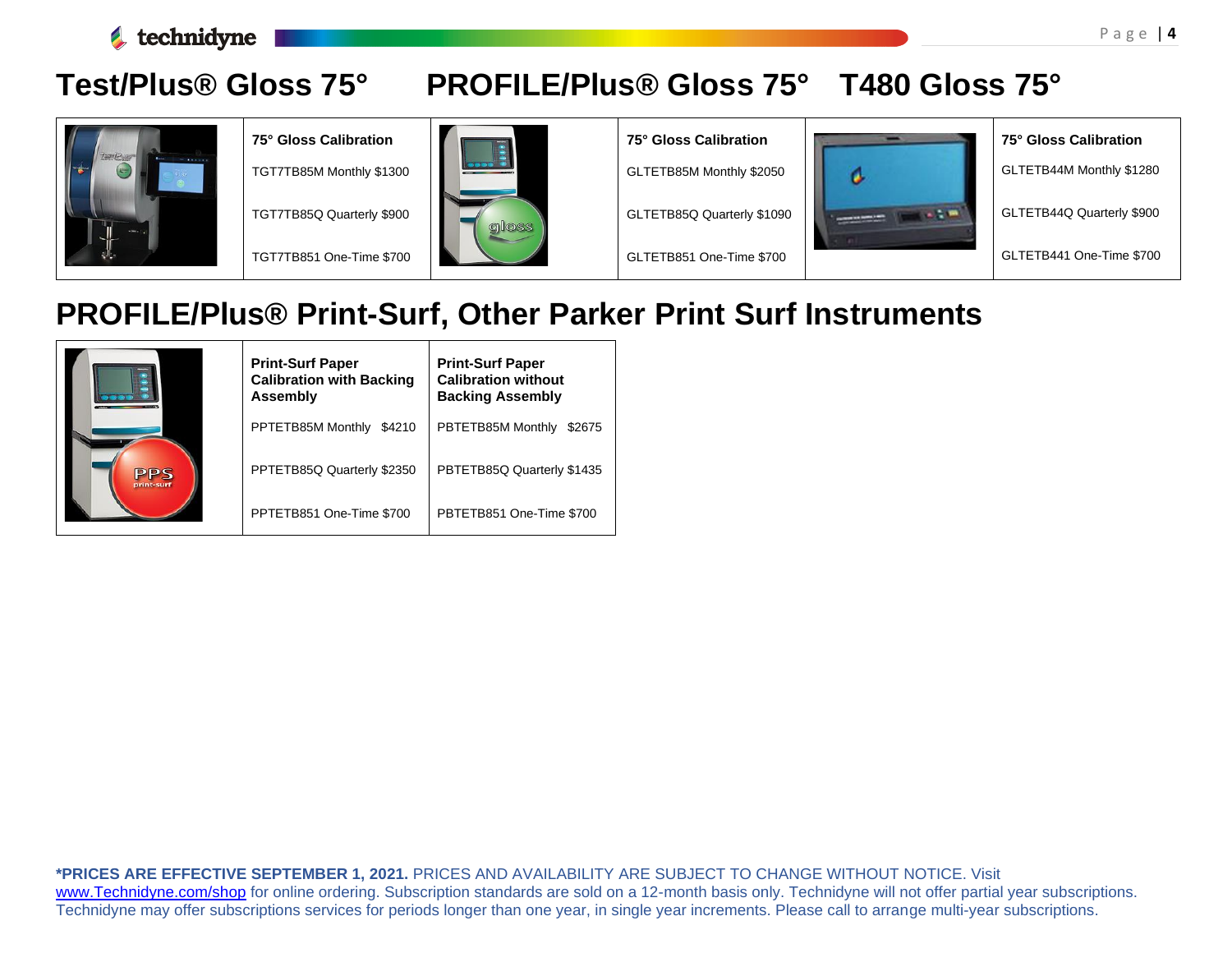### **PROFILE/Plus® Burst, Other Burst Instruments**

|       | <b>Bursting Strength Calibration</b><br>Verification, PAPER (Low,<br>Medium & High ranges)      | <b>Bursting Strength Calibration</b><br>Verification, <b>BOARD</b> (Low,<br><b>Bursting Strength Calibration</b><br>Verification, PAPER<br>Medium & High ranges) |                                                                                                                  | <b>Bursting Strength Calibration</b><br>Verification, <b>BOARD</b><br>(Individual Range)                              |
|-------|-------------------------------------------------------------------------------------------------|------------------------------------------------------------------------------------------------------------------------------------------------------------------|------------------------------------------------------------------------------------------------------------------|-----------------------------------------------------------------------------------------------------------------------|
|       | <b>Technidyne PROFILE/Plus</b><br><b>ABU, All Other Bursting</b><br><b>Strength Instruments</b> | (Individual Range)<br><b>Technidyne PROFILE/Plus</b><br><b>ABU-Board, All Other</b><br><b>Bursting Strength</b><br><b>Instruments</b>                            | \$70/each One-Time                                                                                               | \$70/each One-Time                                                                                                    |
| burst | \$1795<br><b>BUXUFPM Monthly</b>                                                                | <b>BUXUFBM Monthly</b><br>\$3500                                                                                                                                 | Item #<br>psi<br>PABUSTD0010 - Paper 6-12                                                                        | Item $#$<br>psi<br>PABUSTD0100 - Board 40-70                                                                          |
|       | <b>BUXUFPQ Quarterly</b><br>\$480                                                               | <b>BUXUFBQ Quarterly</b><br>\$935<br>BUXUFB1 One-Time<br>\$340                                                                                                   | PABUSTD0020 - Paper 12-20<br>PABUSTD0030 - Paper 20-30<br>PABUSTD0040 - Paper 30-60<br>PABUSTD0080 - Paper 60-75 | PABUSTD0110 - Board 70-90<br>PABUSTD0120 - Board 90-130<br>PABUSTD0130 - Board 130-160<br>PABUSTD0140 - Board 160-200 |
|       | BUXUFP1 One-Time<br>\$180                                                                       |                                                                                                                                                                  | PABUSTD0050 - Paper 75-100<br>PABUSTD0060 - Paper 100-140<br>PABUSTD0070 - Paper 140-180                         | PABUSTD0150 - Board 200-250<br>PABUSTD0160 - Board 250-300                                                            |

## **Emtec Tissue Softness Analyzer (TSA) MorFi (Pulp morphology)**

Calibration Fiber, 25g bottle TCPMOSTD0030 \$200



**Call (812) 948-2884 or**

**EMAIL: [lab@technidyne.com](mailto:lab@technidyne.com)**

**for up-to-date pricing**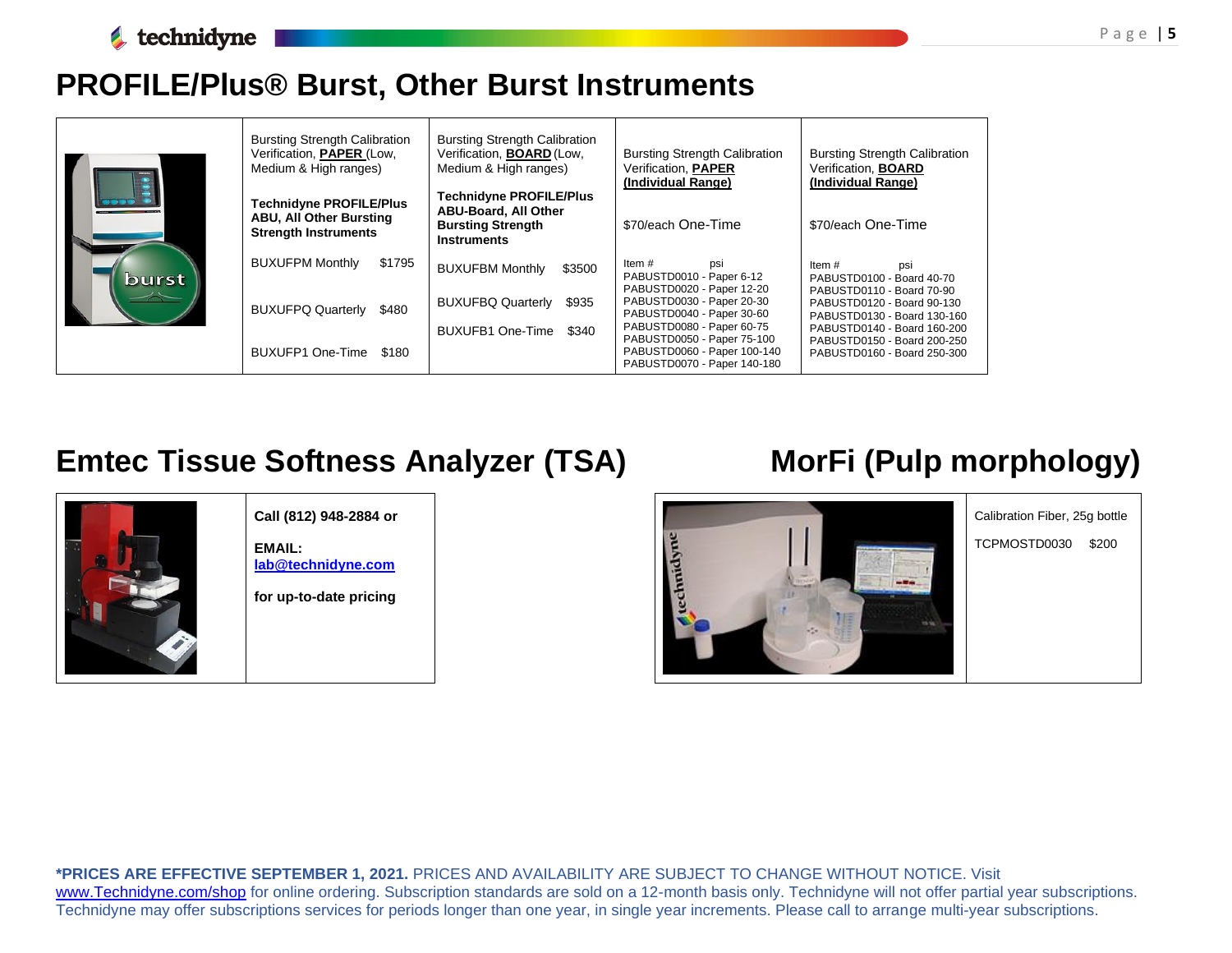

### **REFERENCE STANDARDS**

Technidyne Reference Standards are durable products that can be used for various calibration related functions with your Technidyne equipment. Some products may work with other manufacturers' devices. Please contact the Technidyne Laboratory or your Sales and Service representative. *(Technidyne Reference Standards should be inspected and certified annually. See below for more recertification prices. You must obtain a Return Authorization from Technidyne prior to shipment for recertification services.)*

### **Color Tiles**



#### **D/0° Diffuse (ISO) Brightness and Color Evaluation (Source C IL/OB D65/10°)\***

|                                                                  | P/N             | ColorTouch <sup>®</sup> X | P/N             | <b>Unevaluated</b>  |
|------------------------------------------------------------------|-----------------|---------------------------|-----------------|---------------------|
|                                                                  |                 |                           |                 |                     |
| 90 Range White Ceramic                                           | <b>CXIE9022</b> | <b>OUT OF STOCK</b>       | XXIU9022        | <b>OUT OF STOCK</b> |
| 80 Range White Ceramic                                           | <b>CXIE8022</b> | \$370                     | <b>XXIU8022</b> | \$290               |
| 70 Range Cream Ceramic                                           | <b>CXIE7022</b> | \$370                     | <b>XXIU7022</b> | \$290               |
| 50 Range Yellow Ceramic                                          | <b>CXIE5022</b> | \$370                     | XXIU5022        | \$290               |
| Pastel Blue Ceramic                                              | CXIEPB22        | \$370                     | XXIUPB22        | \$290               |
| Pastel Green Ceramic                                             | CXIEPG22        | \$370                     | XXIUPG22        | \$290               |
| Gray Ceramic                                                     | CXIEGY22        | \$370                     | XXIUGY22        | \$290               |
| <b>Pink Ceramic</b>                                              | CXIEPK22        | \$370                     | XXIUPK22        | \$290               |
| Newsprint                                                        | CXIENP22        | \$370                     | XXIUNP22        | \$290               |
| 20 Range Kraft Ceramic                                           | CXIEKC22        | \$370                     | XXIUKC22        | \$290               |
|                                                                  |                 |                           |                 |                     |
| Storage Case-holds eight<br>$2"$ x $2"$ or $1"$ x $2"$ standards |                 |                           | PMTBASR0040     | \$175               |

**\*Other Source/IL/OB options available on request.**

**\*Evaluated color tiles should not be used for primary calibration of D/0° Diffuse (ISO) Brightness and Color Instruments, like the Technidyne ColorTouch® X. \*For primary calibration of D/0° Diffuse (ISO) Brightness and Color devices order ColorTouch® X calibration standards (page 1 of this catalog.)**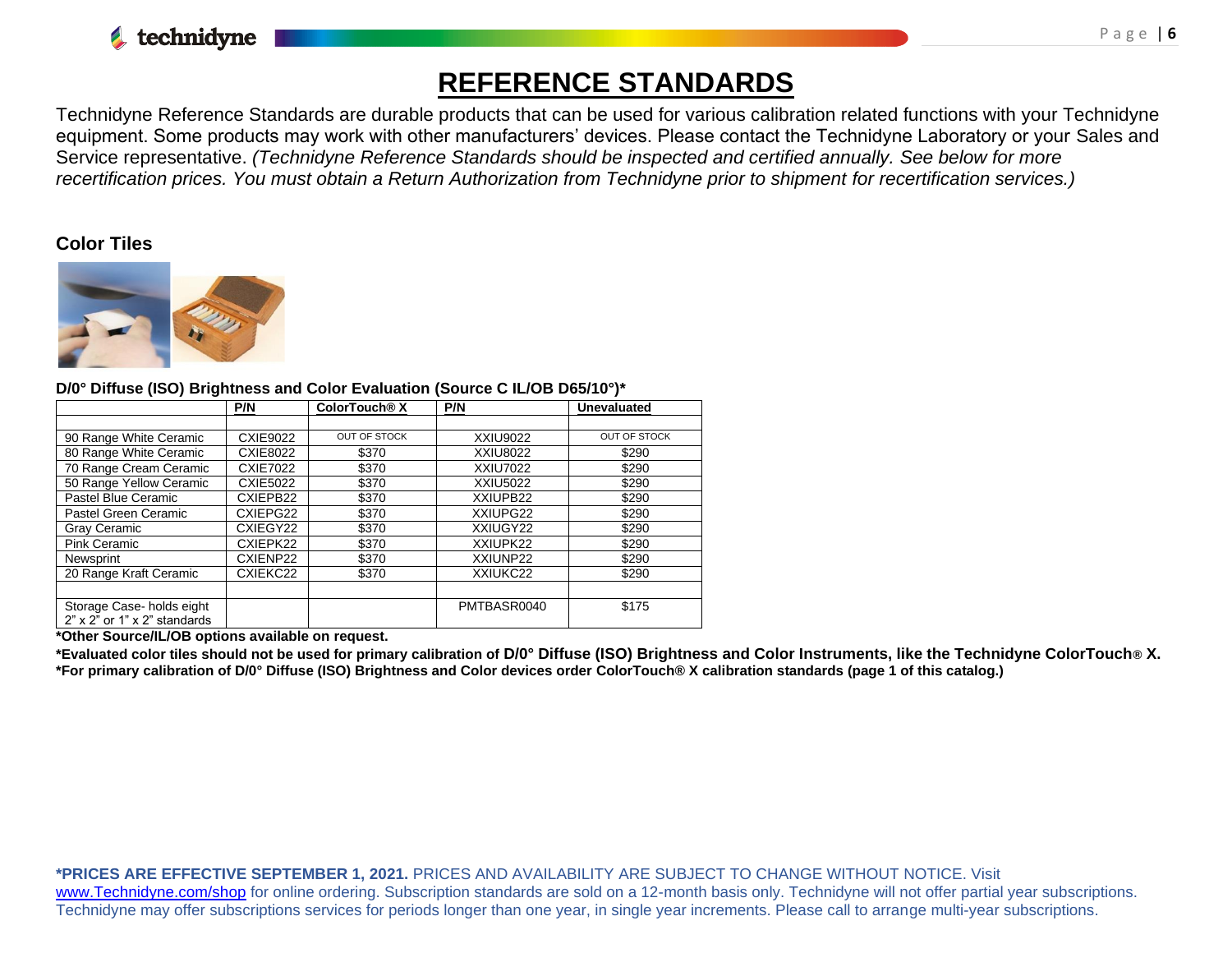



|                                      | P/N             | <b>Evaluated</b>    | P/N             | <b>Unevaluated</b>  |
|--------------------------------------|-----------------|---------------------|-----------------|---------------------|
|                                      |                 |                     |                 |                     |
| 90 Range White Ceramic               | <b>BCTE9012</b> | <b>OUT OF STOCK</b> | <b>XXTU9012</b> | <b>OUT OF STOCK</b> |
| 80 Range White Ceramic               | <b>BCTE8012</b> | \$370               | XXTU8012        | \$290               |
| 70 Range Cream Ceramic               | <b>BCTE7012</b> | \$370               | <b>XXTU7012</b> | \$290               |
| 50 Range Yellow Ceramic              | <b>BCTE5012</b> | \$370               | XXTU5012        | \$290               |
| Pastel Blue Ceramic                  | BCTEPB12        | \$370               | XXTUPB12        | \$290               |
| Pastel Green Ceramic                 | BCTEPG12        | \$370               | XXTUPG12        | \$290               |
| Gray Ceramic                         | BCTEGY12        | \$370               | XXTUGY12        | \$290               |
| <b>Pink Ceramic</b>                  | BCTEPK12        | \$370               | XXTUPK12        | \$290               |
| Newsprint                            | BCTENP12        | \$370               | XXTUNP12        | \$290               |
| 20 Range Kraft Ceramic               | BCTEKC12        | \$370               | XXTUKC12        | \$290               |
|                                      |                 |                     |                 |                     |
| Storage Case-holds eight             |                 |                     | PMTBASR0040     | \$175               |
| $2"$ x $2"$ or $1"$ x $2"$ standards |                 |                     |                 |                     |

#### **OPACITY**



#### **Opacimeter BNL-2, BNL-3 and MICRO S-5 with Opacity, PROFILE/Plus® Opacity, TEST/Plus® Opacity**

|                                                                        | P/N         | <b>Evaluated</b> |
|------------------------------------------------------------------------|-------------|------------------|
|                                                                        |             |                  |
| One Opal Glass Opacity Standard, 72 +/- 4% - 2" x 2" in storage case.* | OPTEGL2272  | \$495            |
| One Opal Glass Opacity Standard, 78 +/- 4% - 2" x 2" in storage case * | OPTEGL2278  | \$495            |
| One Opal Glass Opacity Standard, 85 +/- 4% - 2" x 2" in storage case.* | OPTEGL2285  | \$495            |
| One Opal Glass Opacity Standard, 91 +/- 4% - 2" x 2" in storage case.* | OPTEGL2291  | \$495            |
|                                                                        |             |                  |
| Storage Case                                                           | PBN3ASR0020 | \$175            |

**\*An adaptor may be required for use with some Technidyne Opacimeters. For inquiries call Technidyne Lab at (812) 948-2284 ext. 114.**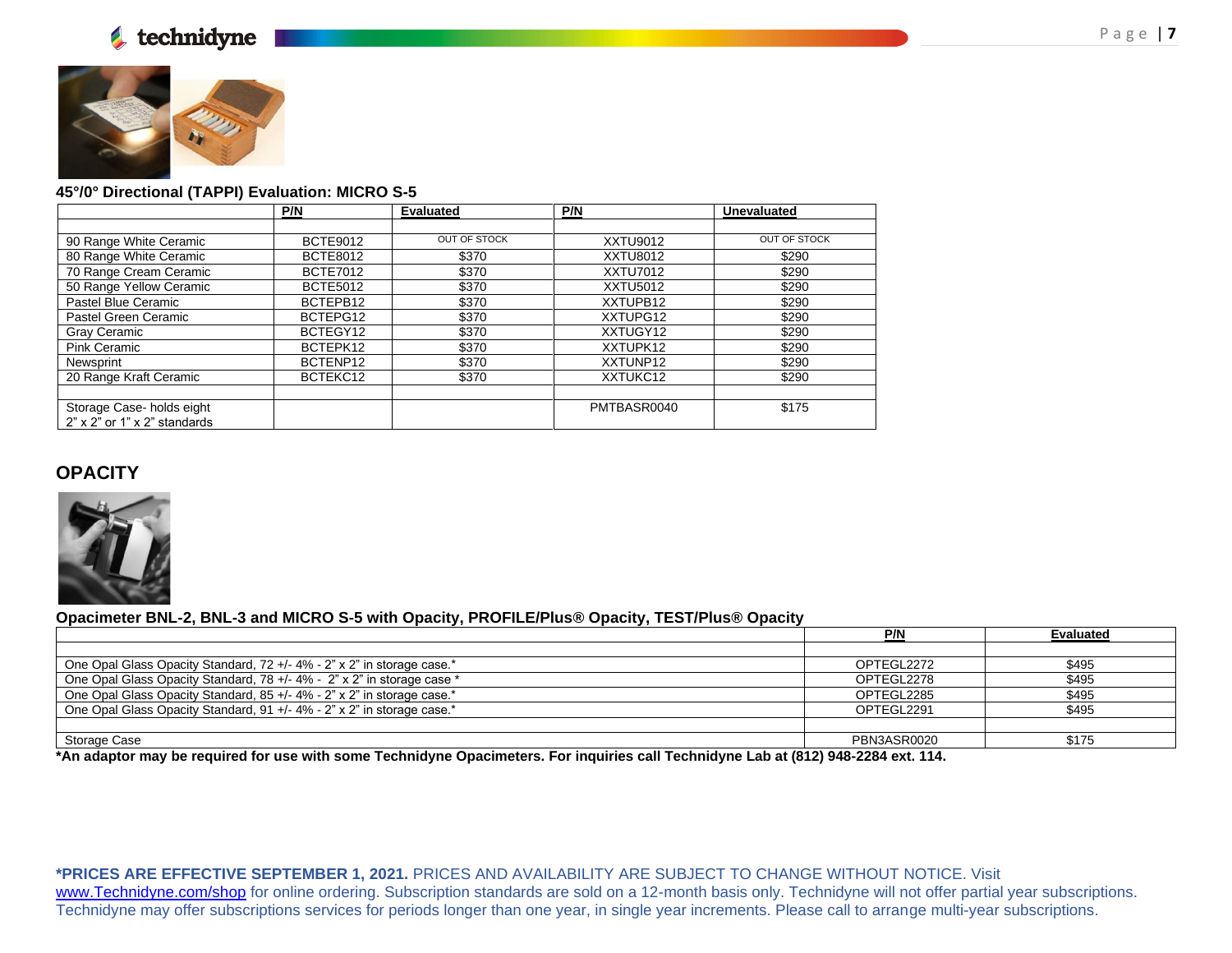### **ABSOLUTE REFLECTANCE**



#### **Opacimeter BNL-2, BNL-3 and MICRO S-5 with Opacity, PROFILE/Plus® Opacity, TEST/Plus® Opacity**

|                                                                                 | P/N      | Evaluated | <b>P/N</b>  | Unevaluated |
|---------------------------------------------------------------------------------|----------|-----------|-------------|-------------|
|                                                                                 |          |           |             |             |
| Absolute Reflectance/ Scattering Standard 2" x 5" (Ceramic evaluated at 572 nm) | OPTEAB25 | \$600     | XXTUAB25    | \$375       |
|                                                                                 |          |           |             |             |
| Storage Case-Holds six opacity/absolute reflectance standards                   |          |           | PBN3ASR0020 |             |

#### **Gloss**



#### **Technidyne Standard - Glossmeter T480 and T480A (75°, 20° and 75/20°)**

|                                               | P/N      | <b>P/N</b><br><b>Evaluated at 75° or 20°</b> |          | Evaluated at 75° & 20° |
|-----------------------------------------------|----------|----------------------------------------------|----------|------------------------|
|                                               |          |                                              |          |                        |
| High Gloss Black Glass - Primary Standard     | GLT7HB22 | OUT OF STOCK                                 | GLT9HB22 | OUT OF STOCK           |
| High Gloss White Glass                        | GLT7HW22 | OUT OF STOCK                                 | GLT9HW22 | OUT OF STOCK           |
| High Gloss Black Glass - Cross-Check Standard | GLT7HC22 | OUT OF STOCK                                 | GLT9HC22 | OUT OF STOCK           |

### **T480 2"x2" Square Tiles are CURRENTLY UNAVAILABLE – REPLACEMENT ITEMS ARE 2" Round Tiles – SEE BELOW**



#### **Technidyne Standard - PROFILE/Plus® Gloss 75°, TEST/Plus® Gloss (75°, 20°) – 2" Round Tiles**

|                                                                                    | P/N      | Evaluated |
|------------------------------------------------------------------------------------|----------|-----------|
| High Gloss Black Glass - Primary or Cross-Check Std, PROFILE/Plus® Gloss TAPPI 75° | AGT7HB22 | \$500     |
| High Gloss Black Glass with Mounting plate, PROFILE/Plus® Gloss TAPPI 75°          | AGT7HP22 | \$850     |
| High Gloss Black Glass - TEST/Plus® Gloss TAPPI 75°                                | TGT7HB22 | \$500     |
| High Gloss Black Glass - TEST/Plus® Gloss TAPPI 20°                                | TGT2HB22 | \$500     |
| High Gloss Black Glass – Evaluated for TAPPI 75° & TAPPI 20°                       |          | \$850     |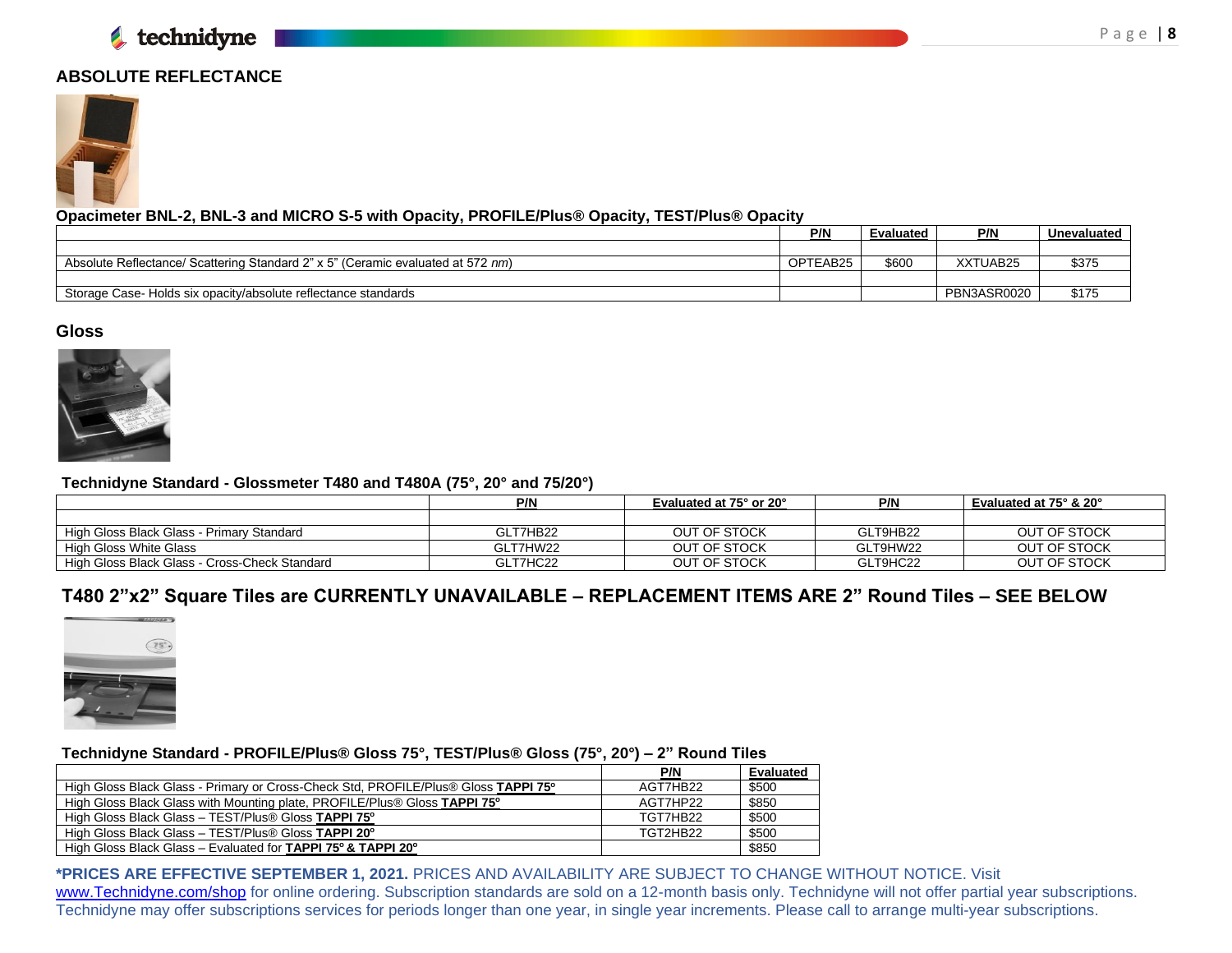#### **Fluorescence**



#### **MICRO S-5 45<sup>o</sup> /0<sup>o</sup> Directional (TAPPI) - 1" Square Fluorescent Standards**

| White Acrylic Fluorescent Standard | <b>Fluorescent</b><br><b>Component</b> | <u>P/N</u>      | <b>Unevaluated</b> |  |
|------------------------------------|----------------------------------------|-----------------|--------------------|--|
|                                    |                                        |                 |                    |  |
| <b>FW14</b>                        | $8 - 11$                               | <b>XXTU1411</b> | \$230              |  |
| <b>FW12</b>                        | $5 - 7$                                | <b>XXTU1211</b> | \$230              |  |
| FW9 **                             |                                        | XXTU0911        | \$230              |  |
|                                    |                                        |                 |                    |  |
| Storage Case                       |                                        | PMS5ASR0030     | \$175              |  |

\*\* FW9 standards are only to be used with Technidyne "Micro" instruments.

#### **MICRO TB-1C**

#### **D/0<sup>o</sup> Diffuse (ISO) 2" Square Fluorescent Standards**

|               | P/N             | <b>Unevaluated</b> |
|---------------|-----------------|--------------------|
|               |                 |                    |
| <b>FW14</b>   | <b>XXIU1422</b> | \$230              |
| <b>FW12</b>   | <b>XXIU1222</b> | \$230              |
| <b>FW9</b> ** | XXIU0922        | \$230              |
|               |                 |                    |
| Storage Case  | PMS5ASR0030     | \$175              |

\*\* FW9 standards are only to be used with Technidyne "Micro" instruments.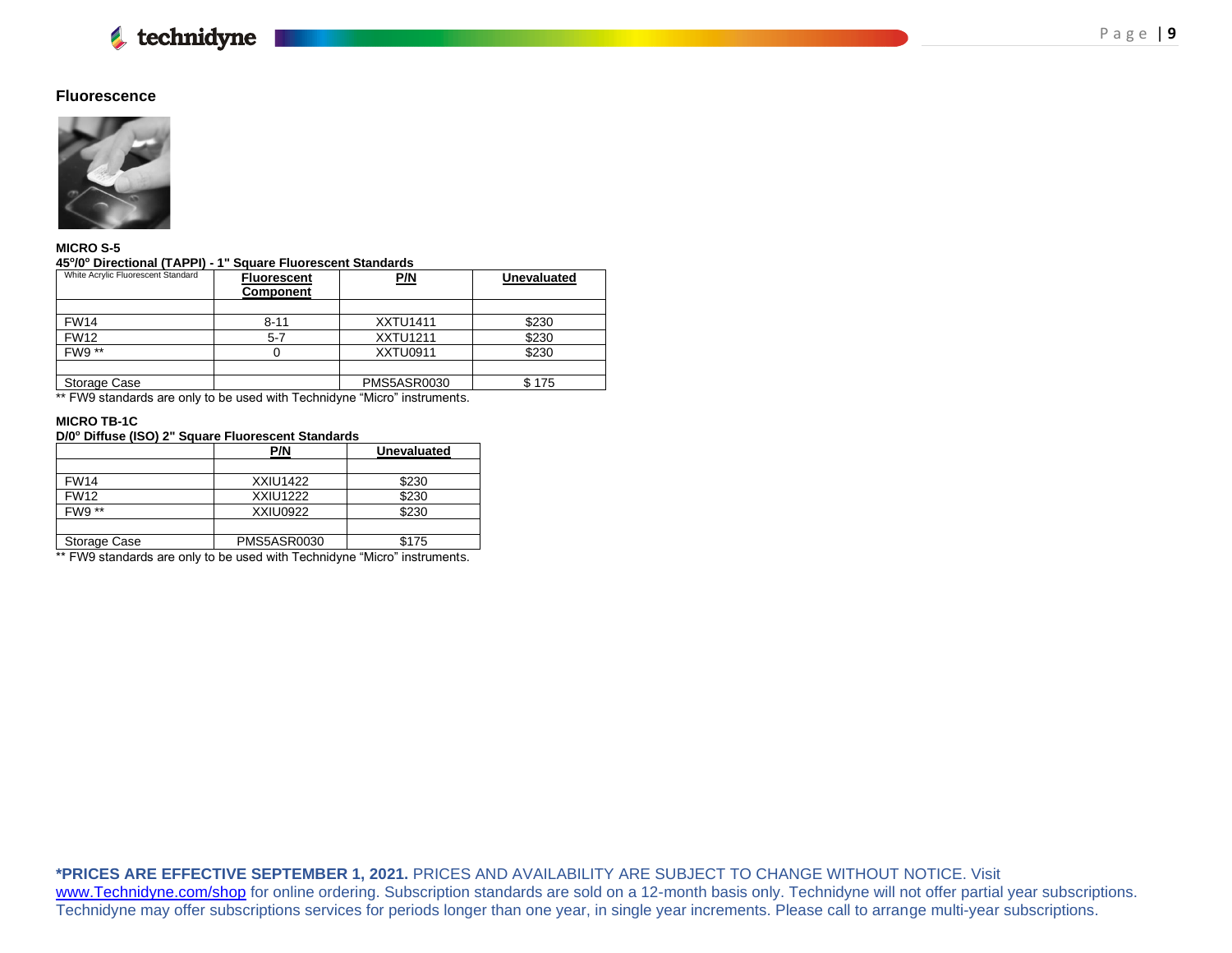

#### **AIR FLOW**

| <b>Calibrated Restrictor - Technidyne PROFILE/Plus® Roughness</b><br><b>Restrictor Complete Set of 4</b><br>CFRERR CS \$3100<br><b>Calibration Flow Restrictor Rod - Low Range</b><br><b>CFRERR LO \$825</b><br>Calibration Flow Restrictor Rod - Medium Range<br><b>CFRERR ME \$825</b><br><b>Calibration Flow Restrictor Rod - High Range</b><br>CFRERR HI \$825<br><b>Calibration Flow Restrictor Rod - Transition Range</b><br>CFRERR TR \$825                                                                                               | <b>Calibrated Restrictor - Technidyne PROFILE/Plus® PPS</b><br><b>Restrictor Complete Set of 4</b><br>CFREPP CS \$3100<br><b>Calibration Flow Restrictor Rod - Low Range</b><br>CFREPP LO \$825<br><b>Calibration Flow Restrictor Rod - Medium Range</b><br><b>CFREPP ME \$825</b><br><b>Calibration Flow Restrictor Rod - High Range</b><br>CFREPP HI \$825<br><b>Calibration Flow Restrictor Rod - Transition Range</b><br><b>CFREPP TR \$825</b> |
|--------------------------------------------------------------------------------------------------------------------------------------------------------------------------------------------------------------------------------------------------------------------------------------------------------------------------------------------------------------------------------------------------------------------------------------------------------------------------------------------------------------------------------------------------|-----------------------------------------------------------------------------------------------------------------------------------------------------------------------------------------------------------------------------------------------------------------------------------------------------------------------------------------------------------------------------------------------------------------------------------------------------|
|                                                                                                                                                                                                                                                                                                                                                                                                                                                                                                                                                  |                                                                                                                                                                                                                                                                                                                                                                                                                                                     |
| <b>Calibrated Restrictor - Technidyne PROFILE/Plus® Porosity</b><br><b>Restrictor Complete Set of 5</b><br><b>CFRERP CS \$3825</b><br>Calibration Flow Restrictor Rod - Zero Range<br><b>CFRERP ZE \$825</b><br><b>Calibration Flow Restrictor Rod - Low Range</b><br><b>CFRERP LO \$825</b><br><b>Calibration Flow Restrictor Rod - Medium Range</b><br><b>CFRERP ME \$825</b><br><b>Calibration Flow Restrictor Rod - High Range</b><br>CFRERP HI \$825<br><b>Calibration Flow Restrictor Rod - Transition Range</b><br><b>CFRERP TR \$825</b> |                                                                                                                                                                                                                                                                                                                                                                                                                                                     |
| <b>CALIPER</b>                                                                                                                                                                                                                                                                                                                                                                                                                                                                                                                                   |                                                                                                                                                                                                                                                                                                                                                                                                                                                     |
|                                                                                                                                                                                                                                                                                                                                                                                                                                                                                                                                                  |                                                                                                                                                                                                                                                                                                                                                                                                                                                     |
| <b>Certified Steel Gage Blocks (thickness standards)</b><br>0.005" (5 MIL) Gage Block PACLASR0050<br>\$200                                                                                                                                                                                                                                                                                                                                                                                                                                       |                                                                                                                                                                                                                                                                                                                                                                                                                                                     |

**0.010" (10 MIL) Gage Block PACLASR0060 \$200 0.020" (20 MIL) Gage Block PACLASR0020 \$200 Additional sizes available upon request**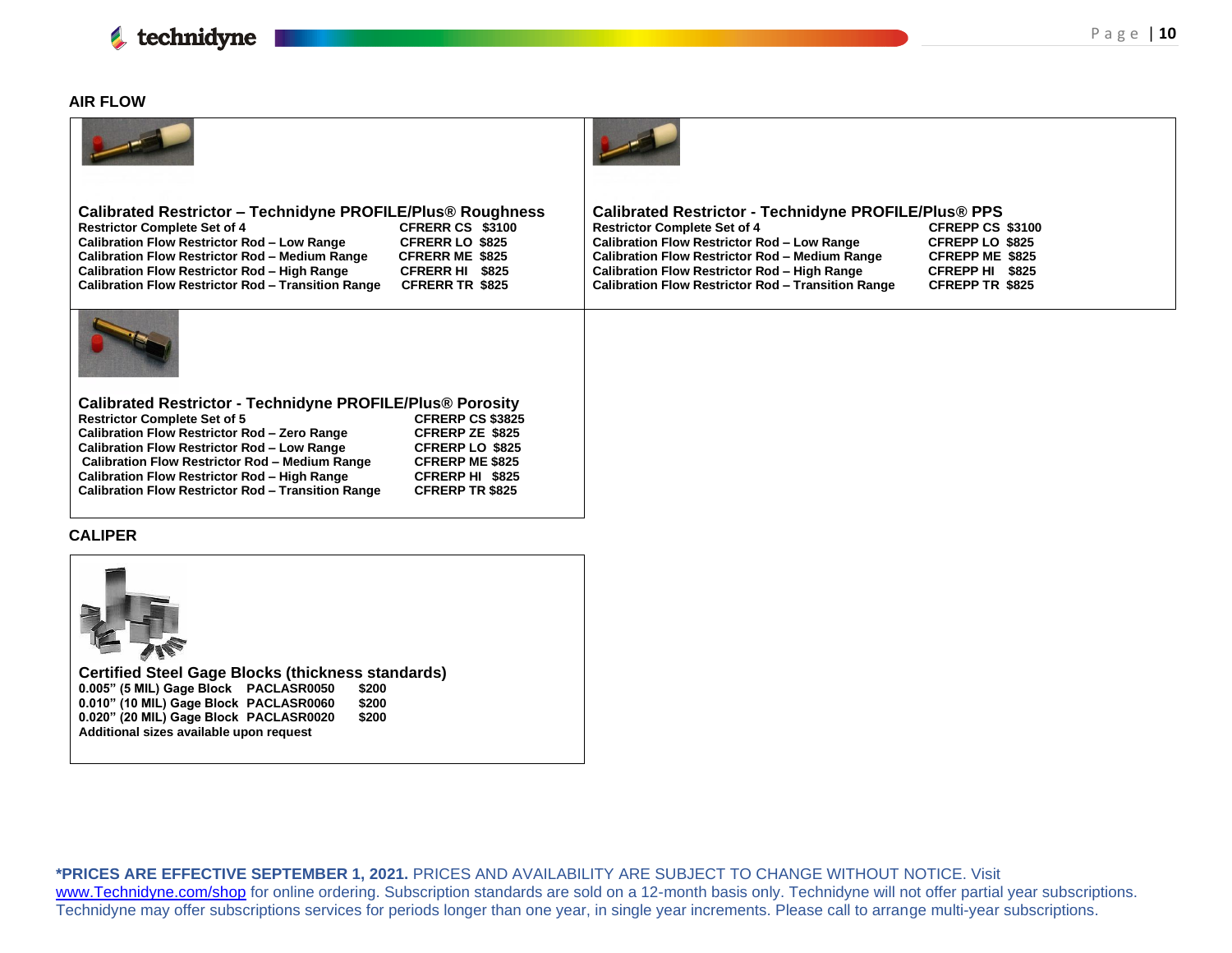### **RECERTIFICATION SERVICES**

Technidyne Reference Standards are designed to be durable and used many times over the course of a year, however they can become worn-out or otherwise change due to use and storage conditions. You should have your standards inspected, maintained and certified on a regular basis to keep your equipment running at its optimum. Technidyne Certificates for Reference Standards are valid for one year from the date of issue.

**You must receive a Return Authorization (RA) from Technidyne before submitting your Reference Standards for service and recertification. Technidyne may refuse delivery of Reference Standards without a valid RA. Call (812) 948-2884 ext. 114.**

| <b>Optical Properties Standards</b>                                   | <u>P/N</u>       | <b>Price</b> |
|-----------------------------------------------------------------------|------------------|--------------|
| Recertification of 2" x 5" Ceramic Absolute Reflectance Standard      | RCTECE25A        | \$250 each   |
| Recertification of 2" x 5" or 2" x 2" Opal Glass Opacity Standard     | RCTEOP25A        | $$250$ each  |
| Recertification of 4" x 4" Total Reflectance Standard                 | <b>RCIEGL44A</b> | $$250$ each  |
| Recertification of 75° Gloss Standard                                 | RCT7GL22A        | \$325 each   |
| Recertification of 20° Gloss Standard                                 | RCT2GL22A        | \$325 each   |
| Recertification of 75° & 20° Gloss Standard                           | RCT9GL22A        | \$475 each   |
| Recertification of 2" x 2" Ceramic ColorTouch® X Standard (C/D65/10°) | RCCTCE22A        | \$250 each   |
| Recertification of 1" x 2" Ceramic S-5/S-4 Standard                   | <b>RCTECE12A</b> | \$250 each   |

| <b>Calibration of Air Flow Restrictors (RODS ONLY)</b> | P/N              | <b>Price</b> |
|--------------------------------------------------------|------------------|--------------|
| <b>Recertification of Flow Restrictor</b>              | <b>RCRERPLOA</b> | \$400 each   |

### *TECHNIDYNE OFFERS CONTRACT TESTING SERVICES FOR MANY TAPPI, ISO AND ASTM OPTICAL PROPERTIES. CALL (812) 948-2884 EXT 114 FOR MORE INFORMATION AND PRICING.*